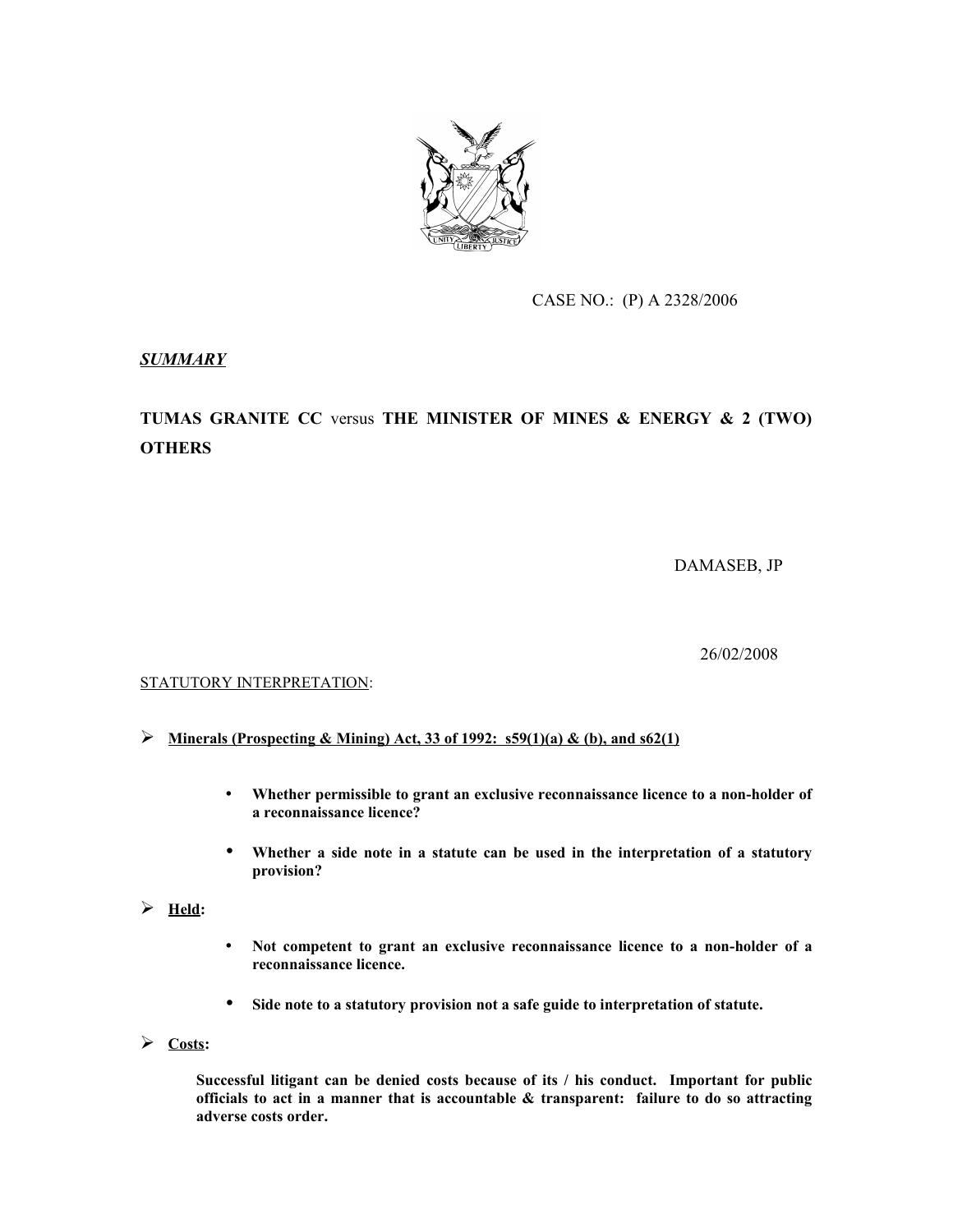

 $\mathcal{L}_\text{max}$  , and the contribution of the contribution of the contribution of the contribution of the contribution of the contribution of the contribution of the contribution of the contribution of the contribution of t

**CASE NO.: (P) A 328/2006**

## **IN THE HIGH COURT OF COURT OF NAMIBIA**

In the matter between:

## **TUMAS GRANITE CC APPLICANT**

and

## **THE MINISTER OF MINES & ENERGY 1**

**WALVIS GRANITE (PTY) LTD 2**

**ND RESPONDENT**

1<sup>ST</sup>**RESPONDENT** 

**CAPRIVI MARBLE AND GRANITE (NAMIBIA) (PTY) LTD 3**

**3RD RESPONDENT** 

**CORAM:** DAMASEB, JP

Heard: **18th February 2008**

Delivered: **26th February 2008**

## **JUDGMENT**

 $\mathbf{r}$ 

## **DAMASEB, JP:**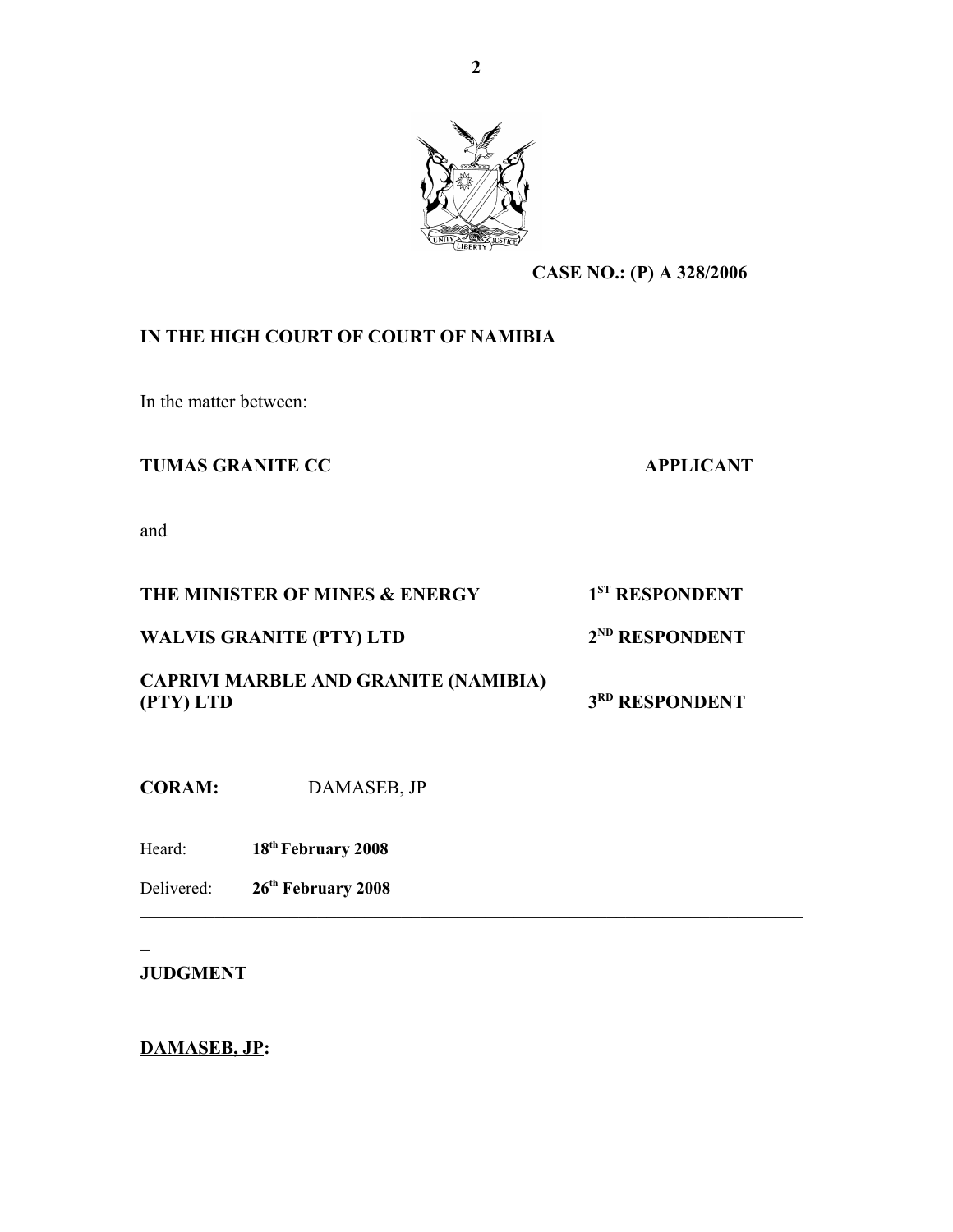[1] This is a review application in terms of Rule 53 of the Rules of the High Court. In a notice of motion dated 6 December 2006, the applicant sought the following relief:

- "1. Reviewing and correcting or setting aside the decision taken by the first respondent on the 1st September 2005 to grant EPL 3394 to the second respondent;
- 2. In the alternative to prayer 1 above, that the above decision by the first respondent be declared null and void as being in conflict with Article 18 of the Constitution of the Republic of Namibia and be set aside on that basis;
- 3. That ERL-79 be awarded to the applicant as the successful applicant for such licence;
- 4. That the costs of this application shall be borne by the first respondent save in the event of any of the other respondents opposing the application in which event the costs of this application shall be borne by the first respondent and those respondents opposing the application jointly and severally, the one paying the other to be absolved;
- 5. Granting such further or alternative relief as the above Honourable Court may deem fit."

[2] The applicant applied for an exclusive reconnaissance licence to the first respondent. That application was received on 27 May 2005. While the applicant's application was pending, the second respondent applied for an exclusive prospecting licence in respect of the same area. The second respondent's application was granted on 1 September 2005, while that of the applicant was refused – a fact communicated to the applicant only on 13 June 2006, by letter dated 26 May 2006.

[3] The first and second respondents oppose the relief sought, while the third respondent has not entered appearance to oppose. The first and second respondents have raised several points *in limine.* Both maintain that there was an unreasonable delay on the part of the applicant to launch the review application and that this Court should dismiss the application on that ground alone. The first respondent also raises the issue that the applicant has no standing because as a non-holder of reconnaissance licence, it could not have applied for an exclusive reconnaissance licence; while the second respondent says that there is non-joinder of the *Mining Commissioner* and the *Chairperson of the*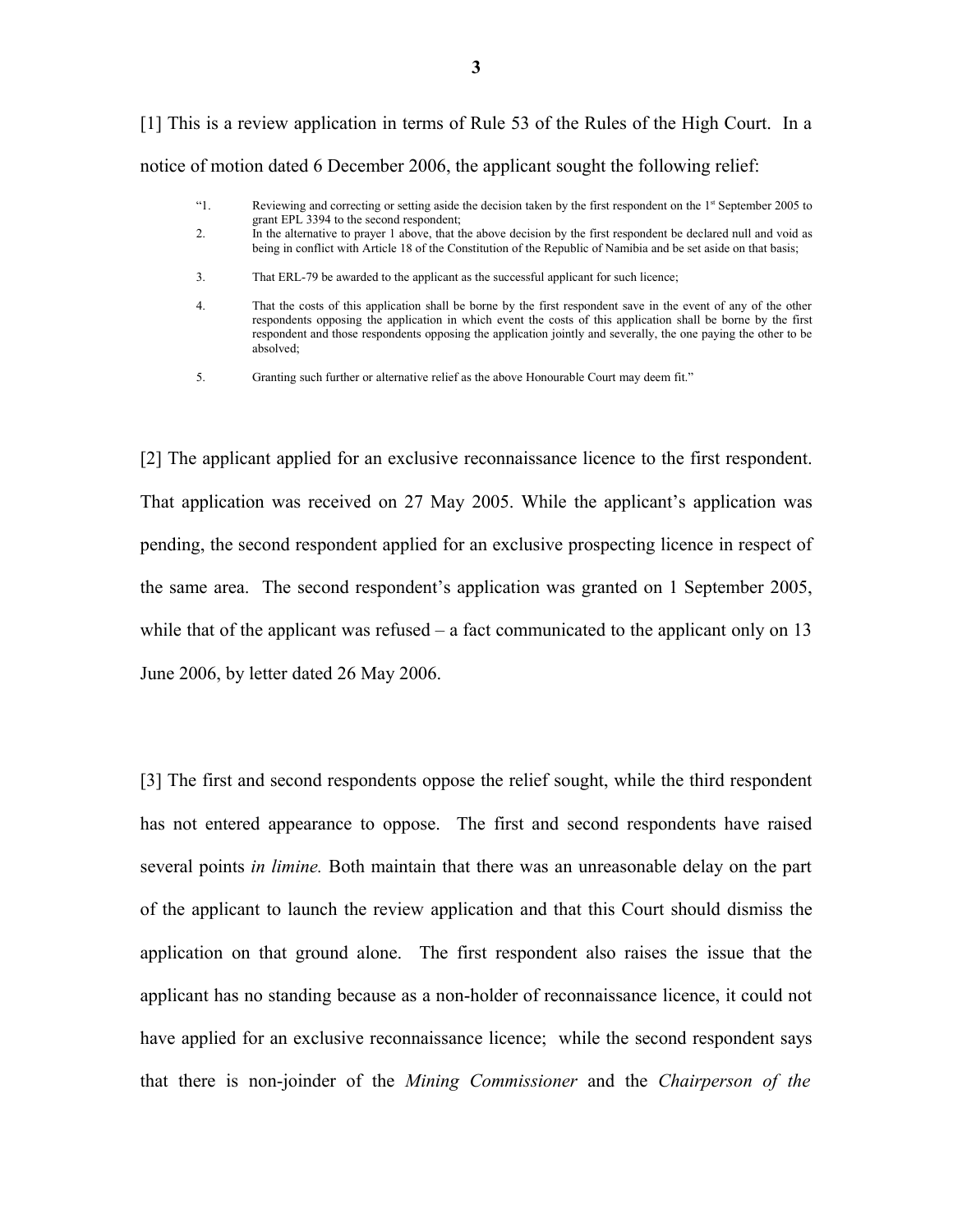*Minerals Board*. Second respondent disputes the existence of the applicant, or that the application is authorized.

[4] At the hearing of the matter, the parties agreed to argue only the issue of standing as raised by the first respondent - which concerns a proper construction to be placed on section 59(1)(a) and (b), read with s62(1) of the *Minerals (Prospecting and Mining) Act*, 33 of 1992 (hereafter the Act), it being common ground amongst the parties that if the issue is decided against the applicant, that would be the end of the entire application.

[5] The following facts are common cause. On 27 May 2005 the applicant submitted an application for an *exclusive reconnaissance licence (ERL79)* for dimension stone group of minerals *'in terms of s59(1)(b)'* of the Act. The applicant admits it was then not the holder of a reconnaissance licence. The ERL 79 application was received on 27 May 2005 by the officials of the first respondent. On 13 June 2006 (11½ months after submitting its ERL 79), the applicant was advised that its application was not successful.

[6] Upon being informed that the application was unsuccessful, the applicant wrote a letter to the first respondent on 13 June 2006 asking for reasons for the decision.

[7] On 14 August 2006, the first respondent wrote a long letter to the applicant in which he sets out the reasons for refusing the applicant's application for the ERL 79. In that letter the first respondent gave the following *'main'* reasons for refusing the applicant's ERL 79 application: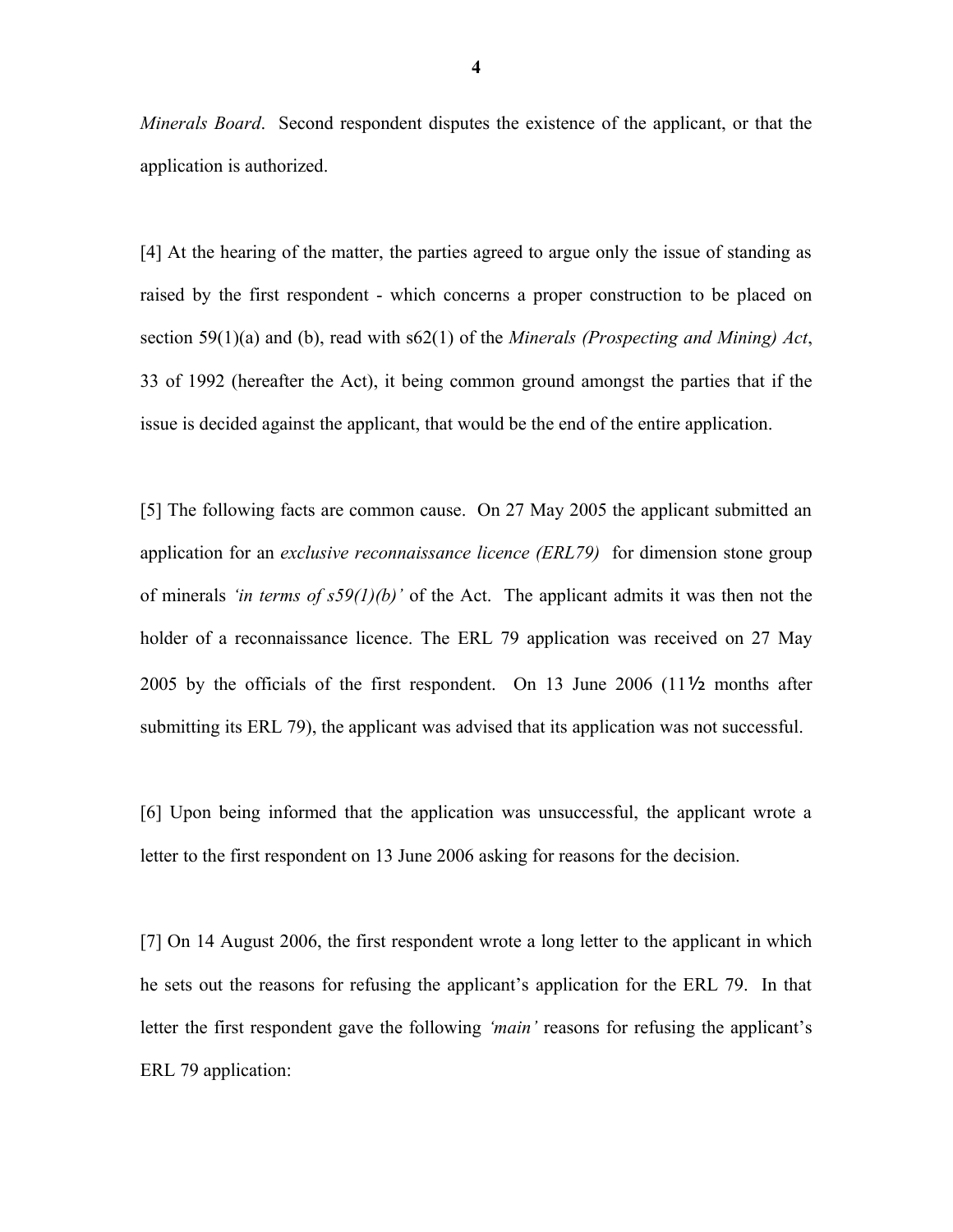- (a) the applicant already held several dimension stone licences covering an area of 15 000 ha which made the applicant guilty of land-locking;
- (b) the applicant was taking too long to explore its licences and did not apply for mining licences;
- (c) the applicant did not have sufficient financial resources to work on ERL 79 and was therefore looking for state funds for the purpose;
- (d) the applicant made discriminatory remarks towards government officials;
- (e) that first respondent was not required by s125 of the Act to grant applications in the order they were lodged
- (f) the applicant should ideally apply for an exclusive prospecting licence for dimension stone.

[8] It has now turned out that, on first respondent's own admission, some of these reasons are '*inaccurate'*. In his answering affidavit in opposition to the relief sought by the applicant, the first respondent states that the applicant, by its own admission, applied for an exclusive reconnaissance licence for dimension stone *'as contemplated in s59(1)(b)'* of the Act when it was not the holder, again by its own admission, of a reconnaissance licence. This, the first respondent says, is not sanctioned by the Act and there was therefore no valid application for an exclusive reconnaissance licence before the first respondent which could be granted or refused.

[9] In the replying affidavit, the applicant denies that an application for an exclusive reconnaissance licence by a non-holder of a reconnaissance licence is not competent. In oral argument however, Mr Smuts SC conceded on behalf of the applicant that since the applicant was not a holder of a reconnaissance licence when it applied for ERL 79, it could not have applied for an exclusive reconnaissance licence in terms of  $s59(1)(b)$ ; but that an exclusive reconnaissance licence was competent under  $s59(1)(a)$  of the Act and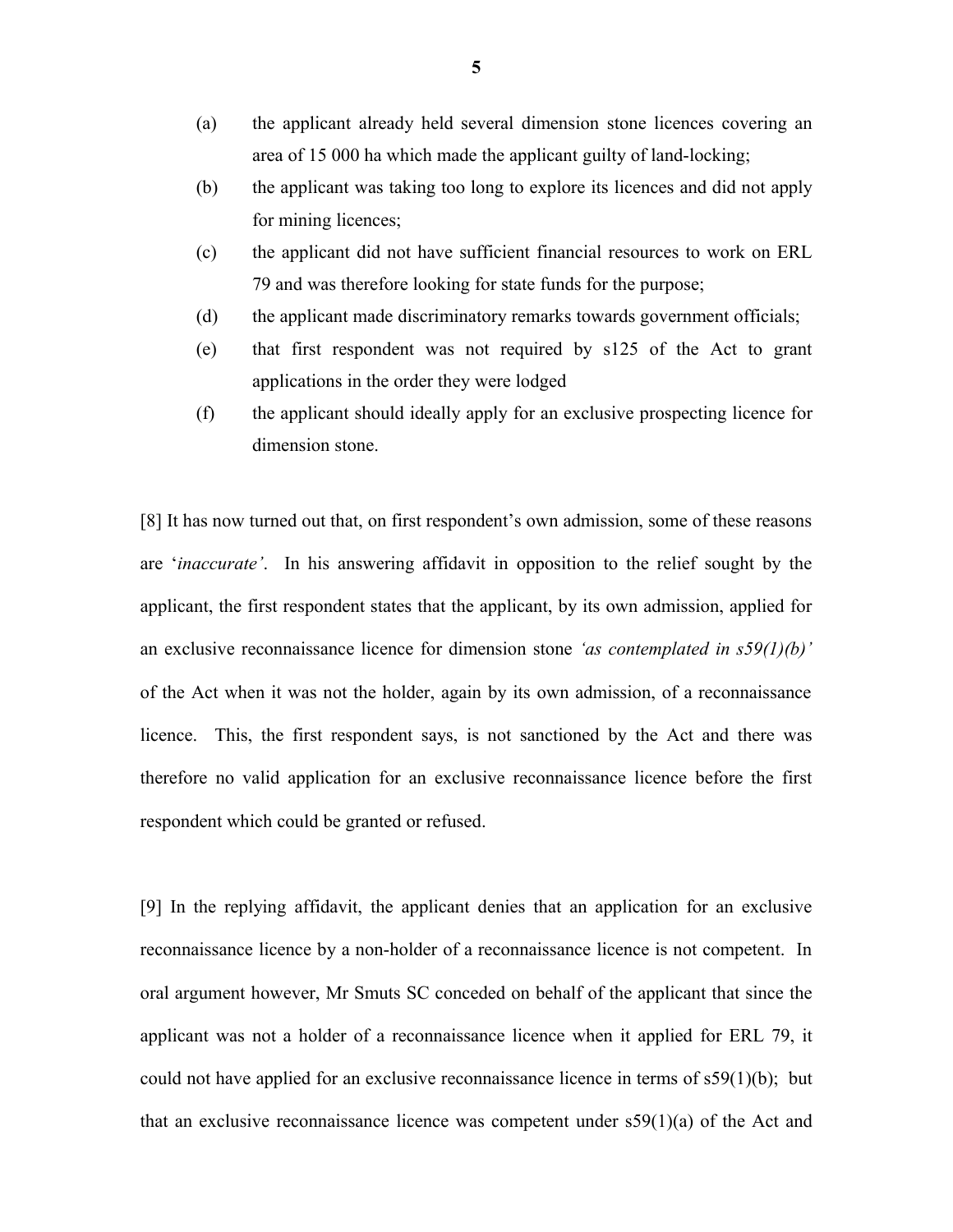that the reference to s59(1)(b) was erroneous. Messrs Oosthuizen and Heathcote for the first and second respondents respectively, retort that  $s59(1)(a)$  only authorizes the granting of a reconnaissance licence *simpliciter* and not an exclusive reconnaissance licence. Mr Smut's counter argument was that reconnaissance licences are granted under s62 (1) and that s59, as shown by its side note which reads *'Exclusive rights to carry on reconnaissance operations licences'* deals only with exclusive reconnaissance licences and that, for that reason, the licence envisaged in s59 (1) (a) is an exclusive reconnaissance licence and not an ordinary reconnaissance licence.

[10] Mr. Smuts did not deal with this issue in the heads of argument because, throughout, the applicant had maintained that its application was *'in terms of s59 (1) (b)'*. After hearing oral argument on 18 January 2008, I reserved judgment and invited counsel for the parties to submit further written submissions on or before 25 February, if they wanted to, in order to elaborate on the point of law that I am being asked to decide. The applicant and second respondent submitted further submissions to which I have had regard.

[11] As I stated before, the applicant now concedes that as a non-holder of a reconnaissance licence, it could not have applied for an exclusive reconnaissance licence under  $s59$  (1) (b). This is what the section states:

 $"59(1)$  Subject to the provisions of subsection (2), the Minister may, on application by –

 $\begin{array}{c} (a) \\ (b) \end{array}$ 

the holder of a reconnaissance licence, cause an endorsement to be made on such reconnaissance licence;

by virtue of which an exclusive right is conferred upon such person …"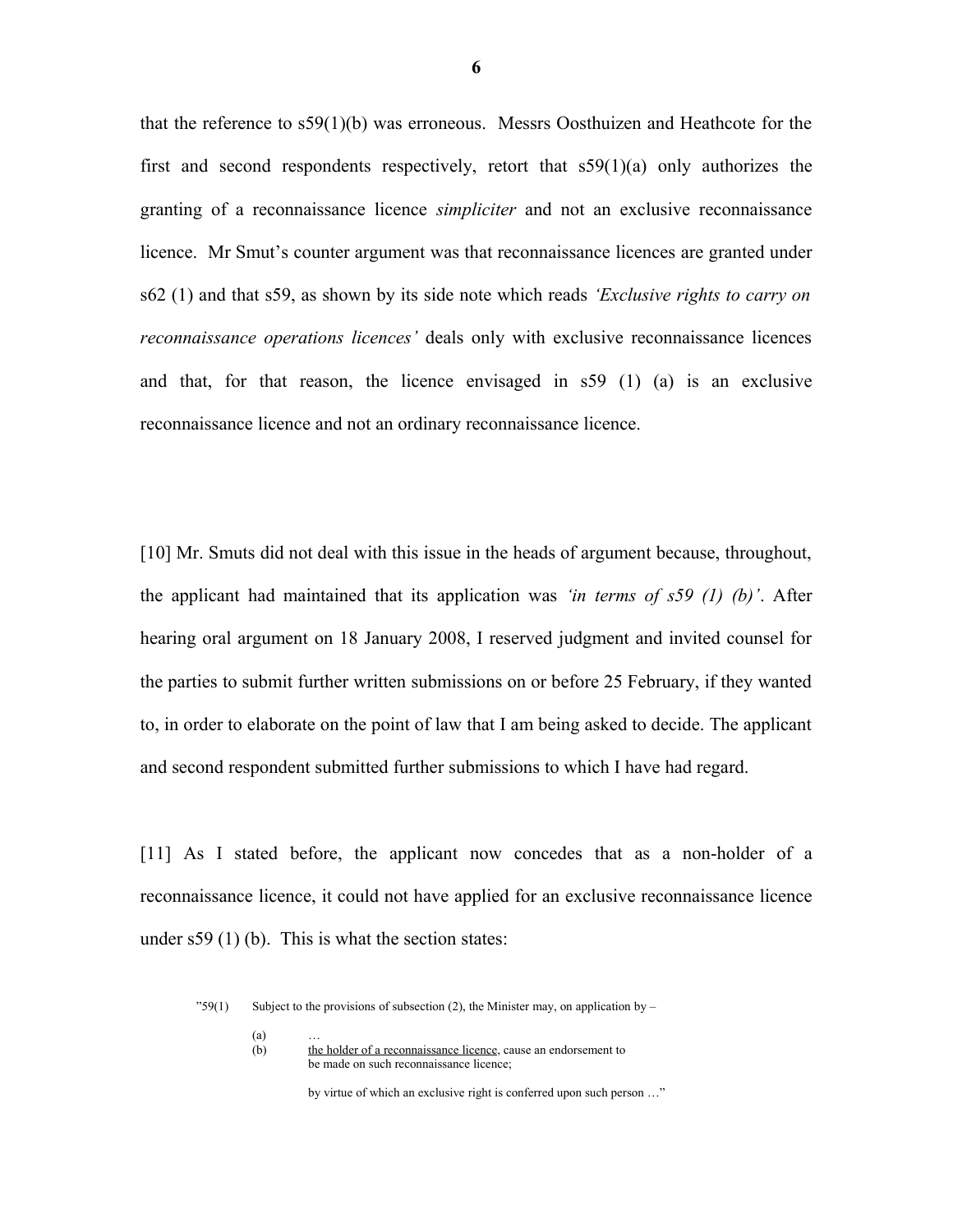[12] The concession is therefore properly made and that ends that party of the debate. I must now decide whether s59 (1) (a) authorizes the granting of an exclusive reconnaissance licence as contended by the applicant.

[13] Part IX of the Act comprises *'Provisions relating to reconnaissance licences'*. The first section in Part IX is 58. Subsection (1) thereof sets out the activities the holder of a reconnaissance licence is authorized to undertake, while subsection(2) sets out things a holder of a reconnaissance licence may not do. Subsection (3) then states that a reconnaissance licence does not confer on a holder of a reconnaissance licence any preferential right to any other licence while the reconnaissance licence exists. It also states that the Minister is not prevented from granting any other licence in respect of any mineral or group of minerals or any area of land in the reconnaissance area to which the licence relates.

[14] That is the reason why the applicant wants an exclusive reconnaissance licence. It wants exclusivity which an ordinary reconnaissance licence does not confer. That exclusivity arises under s59 (1), in the words beginning with **'by virtue'** after the semicolon at the end of the sentence appearing at para (b).

Section 59 reads as follows:

"(1) Subject to the provisions of subsection (2), the Minister **may**, **on application by** –

(a) **a person** applying for a reconnaissance licence, **grant** to such person a reconnaissance licence; or (b) the holder of the reconnaissance licence, cause an endorsement to be made on such reconnaissance licence;

by virtue of which an exclusive right is conferred upon such person to carry on in the reconnaissance area to which such reconnaissance licence relates, reconnaissance operations in relation to any mineral or group of minerals specified in such licence, if the Minister is on reasonable grounds satisfied that the extent of the reconnaissance operations to be carried out and the expenditure to be incurred in or in relation to the reconnaissance area justifies the grant of such exclusive right."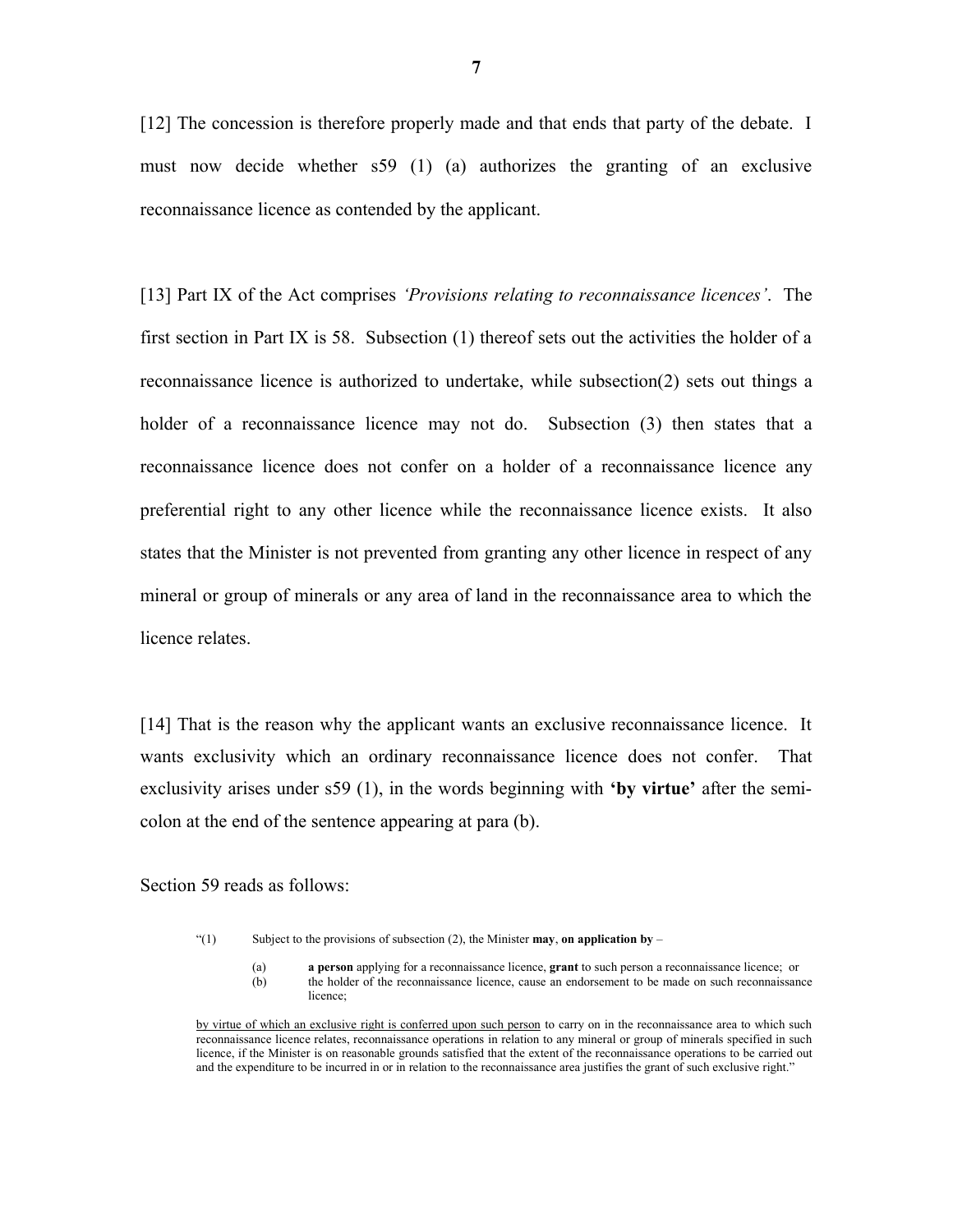[15] If the applicant's alternative argument is to succeed, then it would mean that  $s59(1)$ (a) creates a special class of reconnaissance licence which, without more, attracts exclusivity and, therefore, not subject to the limitations of subsection (3) of s58 which I set out in para 13 of this judgment. In that case s59 (1) (a) would read as follows:

"Subject to the provisions of subsection (2), the Minister may, on application by-

(a) a person applying for a reconnaissance licence, grant to such person a reconnaissance licence;

by virtue of which an exclusive right is conferred upon such person to carry on in the reconnaissance area to which such reconnaissance licence relates , reconnaissance operations in relation to any mineral or group of minerals specified in such licence , if the Minister is on reasonable grounds satisfied that the extent of the reconnaissance operations to be carried out and the expenditure to be incurred in or in relation to the reconnaissance area justifies the grant of such exclusive right.'

The question is, is that what the legislator intended?

[16] During oral argument, Mr. Smuts relied, in part, on the marginal note to s59 in support of his submission that the legislator so intended. In the supplementary heads of argument filed on  $25<sup>th</sup>$  February 2008, Mr. Smuts, correctly, concedes that a marginal note is not to be had regard to in the interpretation of a statute. Mr. Smut's argument is further predicated on the thesis that the power to grant an ordinary reconnaissance licence is contained in  $s62(1)$  and not in  $s59(1)(a)$ , and that the legislator could not have intended the two provisions to do the same thing as one of them would then be superfluous. Mr Smuts also submitted that if there is ambiguity about  $\frac{59(1)}{a}$  i.e. whether it contemplates the granting of an exclusive reconnaissance licence or not, I must find that the provision does so provide, based on the fact that the first respondent and his officials had since the inception of the Act so interpreted it and granted exclusive reconnaissance licences to persons who applied therefor without holding any reconnaissance licence.

[17] Section 62(1) states: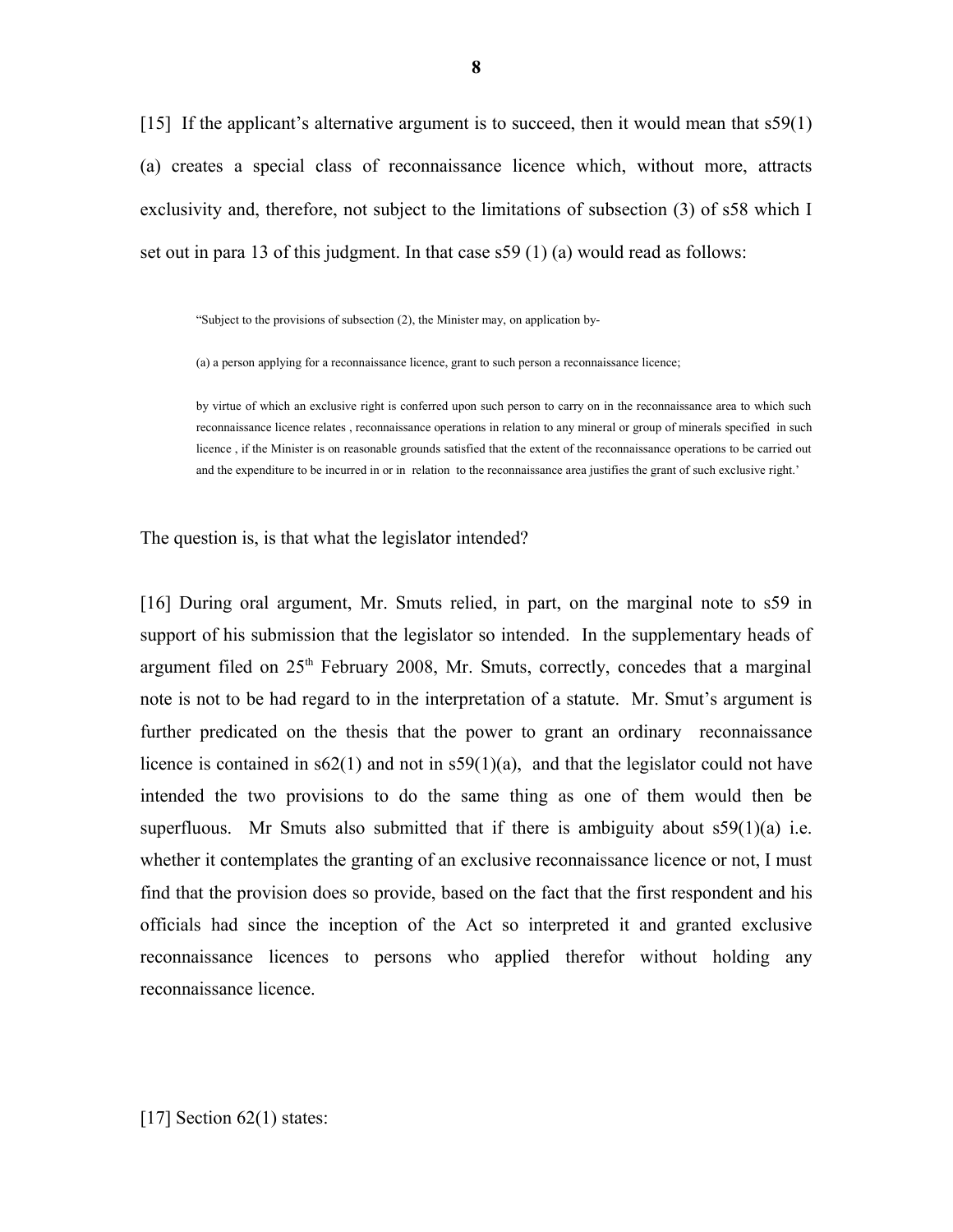"Subject to subsections (4) and (5) of section 48, the Minister shall **upon the granting** of an application for a reconnaissance licence, **direct the Commissioner to issue** to the person who applied for such reconnaissance licence, a reconnaissance licence on such terms and conditions as may be agreed as provided in the said subsections."

[18] Section 62(1) is remarkable in this sense: firstly, it requires that *'upon the granting of an application'*, the Minister *'shall'* direct the Mining Commissioner *'to issue'* a licence. The section thus draws a distinction between the act of *'granting'* an application for a reconnaissance licence and the act of *'issuing'* a reconnaissance licence. The section is silent about the Minister's discretionary power to grant 'an application' for a reconnaissance licence. It certainly assumes that the Minister exercises a power to '*grant*' under another provision. Had s59 (1) (a) not existed – note that in it, it is said the Minister may (which denotes a discretionary power) upon application by a person grant – and the only provision which allowed the Minister to grant a reconnaissance licence was s62 (1) as contended by the applicant, on what basis could the Minister have refused an application for a reconnaissance licence? That sections  $59(1)$  (a) and  $62(1)$  complement each other is, therefore, obvious. My point here is that the word '*may*' is absent in s62 (1) and does not precede the words '*upon the granting'* in that provision, while it is present in s59 (1) and precedes the word '*grant*' in (a). The significance of that is that where the legislature does not want the Minister to enjoy discretionary power in granting a licence, it says so specifically ( vide  $s69(1)(a)\&(b)$ ;  $s79(2)$ ;  $s92(1)(a)\&(b)$ ). Remarkably sections 59 and 62 follow that pattern.

[19] In my view, the scheme and context of the Act supports the conclusion that what is referred to in  $s59(1)(a)$  is an ordinary reconnaissance licence, which has the attributes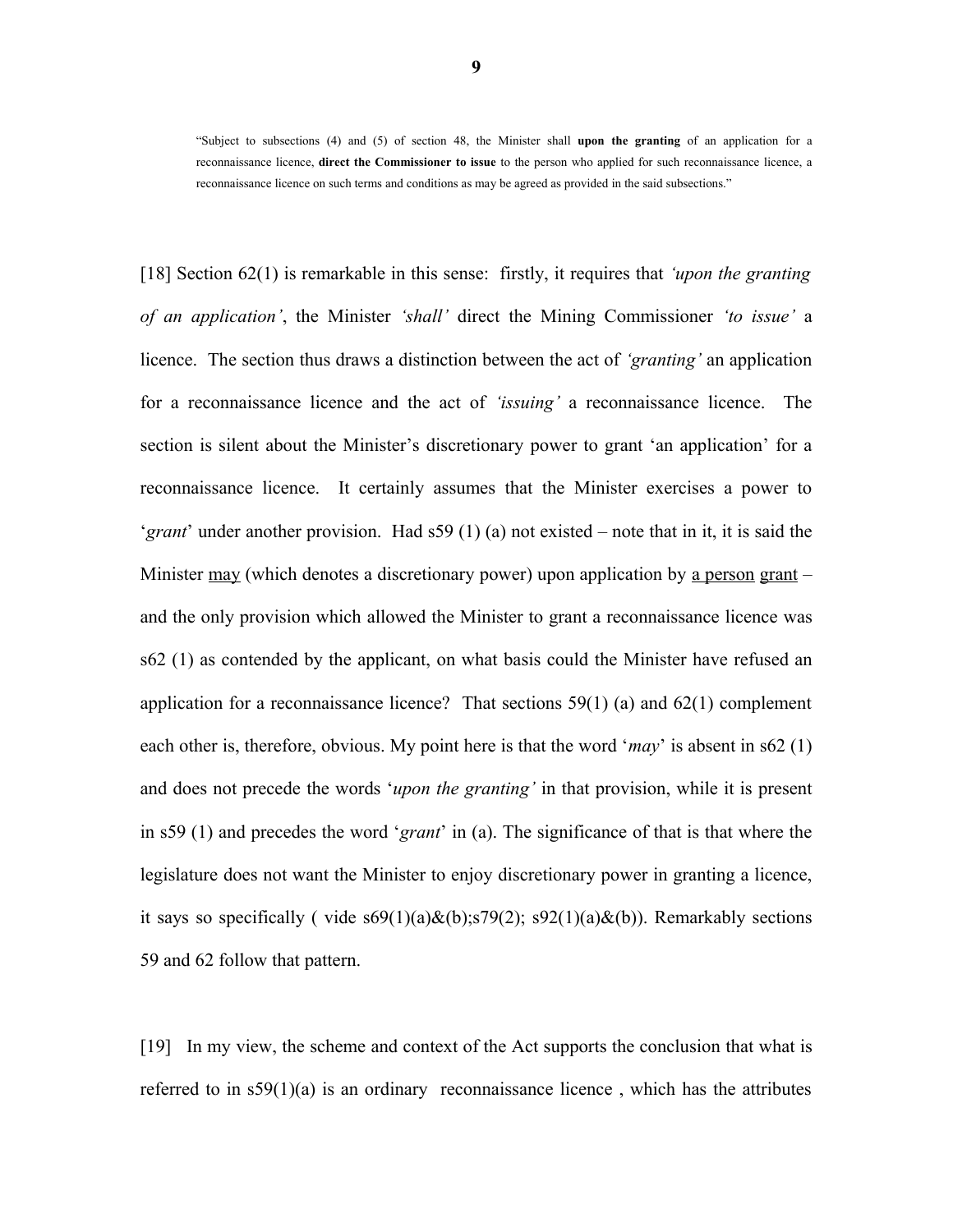contemplated in s58(1), the requirements for application in s60, the disqualifications in s61; and to be issued by the *Mining Commissioner* under s62(1).

[20] Although remarkable in the sense that I have pointed out, s59 (1) (a) is not unique. Mr. Heathcote correctly submitted that the following provisions follow the same scheme and pattern as ss58-62, in the sense that the power to grant the licence, and the Minister's direction to the Mining Commissioner to issue the licence after the Minister had granted it, are in different provisions which must be read as complementing each other. I will illustrate:

#### "PART X

Provisions relating to exclusive prospecting licences

| Rights of holders of<br>Exclusive prospecting<br>licences.                               | 67. | (1) | Subject to the provisions of subsection (2)<br>and the other provisions of this Act, the<br>holder of an exclusive prospecting licence<br>shall be entitled - |                                                                                                                                                                                                                                                                                                                                                                                                                                   |  |
|------------------------------------------------------------------------------------------|-----|-----|---------------------------------------------------------------------------------------------------------------------------------------------------------------|-----------------------------------------------------------------------------------------------------------------------------------------------------------------------------------------------------------------------------------------------------------------------------------------------------------------------------------------------------------------------------------------------------------------------------------|--|
|                                                                                          |     |     | (a)<br>(b)                                                                                                                                                    | to carry on prospecting operations<br>to remove any mineral or group of minerals                                                                                                                                                                                                                                                                                                                                                  |  |
|                                                                                          |     |     | (2)<br>(a)                                                                                                                                                    | The provisions of subsection $(1)$ shall not be construed as $-$<br>conferring on the holder of an exclusive prospecting licence any<br>preferential right to any other licence in relation to any mineral or<br>group of minerals, other than a mineral or group of minerals to<br>which such exclusive prospecting licence relates, during the<br>currency or on expiry of such exclusive prospecting licence;                  |  |
| Exercise of powers by<br>Minister to grant or refuse.<br>exclusive prospecting licences. | 69. | (1) |                                                                                                                                                               | Subject to the provisions of this section,<br>the Minister -                                                                                                                                                                                                                                                                                                                                                                      |  |
|                                                                                          |     |     | (a)                                                                                                                                                           | shall, in the case of an application for an exclusive prospecting<br>licence by the holder of a reconnaissance licence to whom an<br>exclusive right has been conferred in terms of section 59, subject to<br>the provisions of sections $48(4)$ and $(5)$ and $49$ , grant such<br>application if such application relates to an area of land and a<br>mineral or group of minerals to which such exclusive right relates;<br>or |  |
|                                                                                          |     |     | (b)                                                                                                                                                           | may, in the case of any other application for an exclusive<br>prospecting licence, subject to the provions of sections 48(4) and<br>(5) and 49, grant or refuse such application.                                                                                                                                                                                                                                                 |  |
| Issue of exclusive prospecting<br>licences.                                              |     | 70. | (1)                                                                                                                                                           | Subject to subsections $(4)$ and $(5)$ of section 48,<br>the Minister shall, upon the granting of an application for an<br>exclusive prospecting licence, direct the Commissioner to issue to<br>the person who applied for such licence, an exclusive prospecting<br>licence on such terms and conditions as may be agreed upon as<br>provided in the said sub-sections.                                                         |  |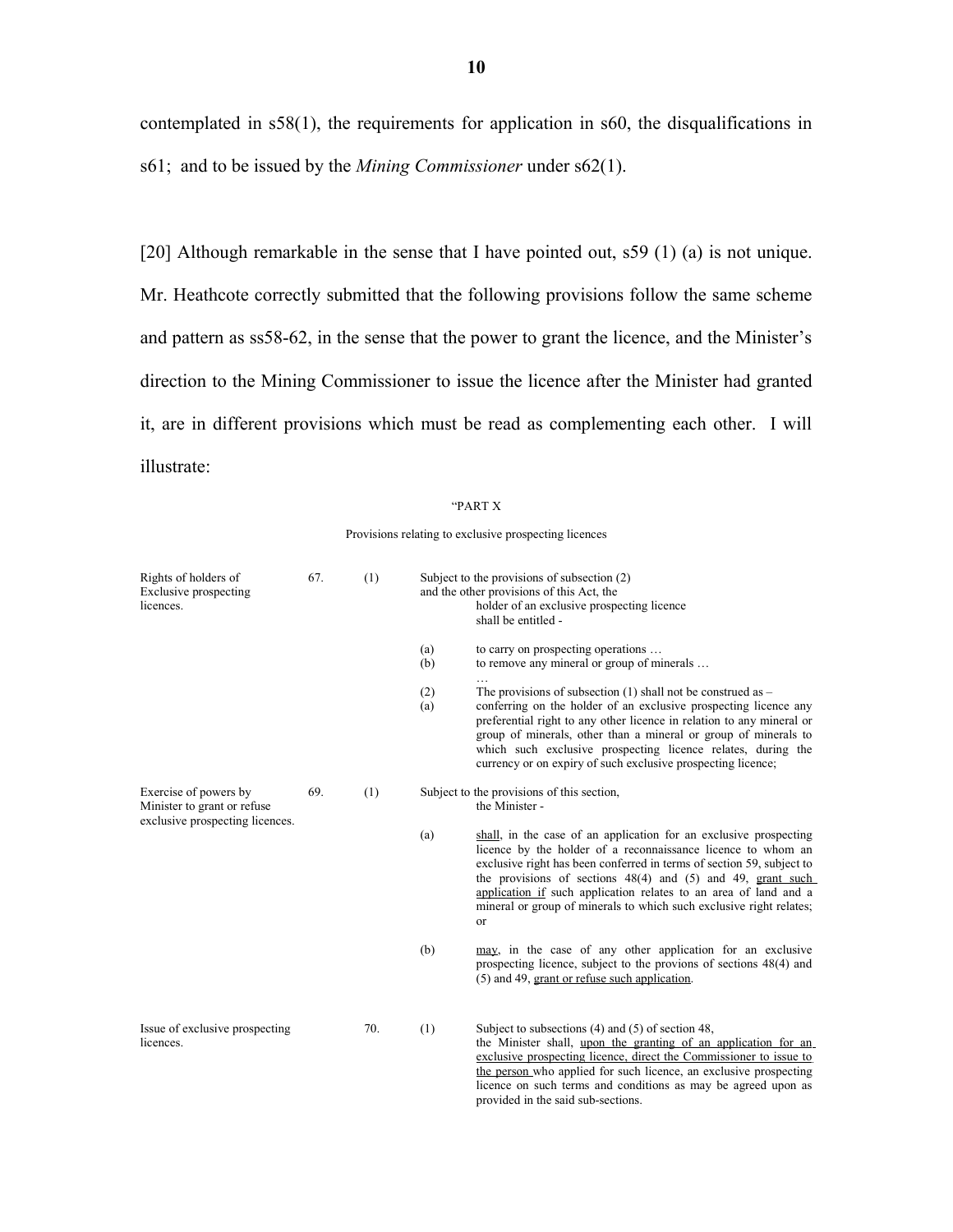#### (2) The provisions of section 62 shall apply *mutatis mutandis* in relation to an exclusive prospecting licence.

#### PART XI

Provisions relating to mineral deposit retention licences

| Rights of holders of<br>mineral deposit retention<br>licences.           | 77. | (1) |            | shall be entitled -                    | Subject to the provisions of subsection (2)<br>the other provisions of this Act, the<br>holder of mineral deposit retention licences                                                                                                                                                                                                                                           |
|--------------------------------------------------------------------------|-----|-----|------------|----------------------------------------|--------------------------------------------------------------------------------------------------------------------------------------------------------------------------------------------------------------------------------------------------------------------------------------------------------------------------------------------------------------------------------|
|                                                                          |     |     | (a)<br>(b) | to carry on<br>(c)                     | to retain the retention area to<br>to remove any mineral or group of minerals                                                                                                                                                                                                                                                                                                  |
| Persons who may apply<br>for mineral deposit retention<br>licences.      |     | 78. |            | person shall apply                     | Notwithstanding the provisions of section 48, no                                                                                                                                                                                                                                                                                                                               |
| Application for mineral<br>licences.                                     |     | 79. |            | deposit retention licence -            | An application by any person for a mineral deposit retention                                                                                                                                                                                                                                                                                                                   |
|                                                                          |     |     | (a)        | shall contain -<br>$\cdots$            |                                                                                                                                                                                                                                                                                                                                                                                |
|                                                                          |     |     | (2)        |                                        | The Minister shall not refuse to grant an application for a mineral<br>deposit retention licence on any grounds contemplated in<br>subsection $(1)(b)$ , unless the Minister –                                                                                                                                                                                                 |
|                                                                          |     |     | (a)        |                                        | has by notice in writing informed such holder of his or her<br>intention to so refuse such application -                                                                                                                                                                                                                                                                       |
|                                                                          |     |     | (b)        | person.                                | has taken into consideration any representations made by such                                                                                                                                                                                                                                                                                                                  |
| Issue of mineral deposit<br>retention<br>licences.                       |     | 81. | (1)        |                                        | Subject to subsections $(4)$ and $(5)$ of section 48,<br>the Minister shall, upon the granting of an<br>application for a mineral deposit retention licence, direct the<br>Commissioner to issue to the person who applied for such licence,<br>a mineral deposit retention licence on such terms and conditions as<br>may be agreed upon as provided in the said subsections. |
|                                                                          |     |     | (2)        |                                        | The provisions of section 62 shall apply <i>mutatis mutandis</i> in<br>relation to a mineral deposit retention licence.                                                                                                                                                                                                                                                        |
|                                                                          |     |     |            | PART XII                               |                                                                                                                                                                                                                                                                                                                                                                                |
|                                                                          |     |     |            | Provisions relating to mining licences |                                                                                                                                                                                                                                                                                                                                                                                |
| Rights of holders of<br>mining licences.                                 | 90. | (1) |            |                                        | Subject to the provisions of subsection (2)<br>and the other provisions of this Act, the<br>holder of a mining licence shall be entitled                                                                                                                                                                                                                                       |
|                                                                          |     |     | (a)        |                                        | to carry on mining operations                                                                                                                                                                                                                                                                                                                                                  |
| Exercise of powers of<br>Minister to grant or refuse<br>mining licences. |     | 92. | (1)        | The Minister -                         |                                                                                                                                                                                                                                                                                                                                                                                |
|                                                                          |     |     | (a)        | licence by $-$<br>(i)                  | shall in the case of an application for mining<br>the holder of a reconnaissance licence to whom an<br>exclusive right has been conferred in terms of section<br>59;                                                                                                                                                                                                           |
|                                                                          |     |     |            | (ii)                                   | the holder of an exclusive prospecting licence;                                                                                                                                                                                                                                                                                                                                |
|                                                                          |     |     |            | (iii)                                  | the holder of a mineral desposit retention licence; or                                                                                                                                                                                                                                                                                                                         |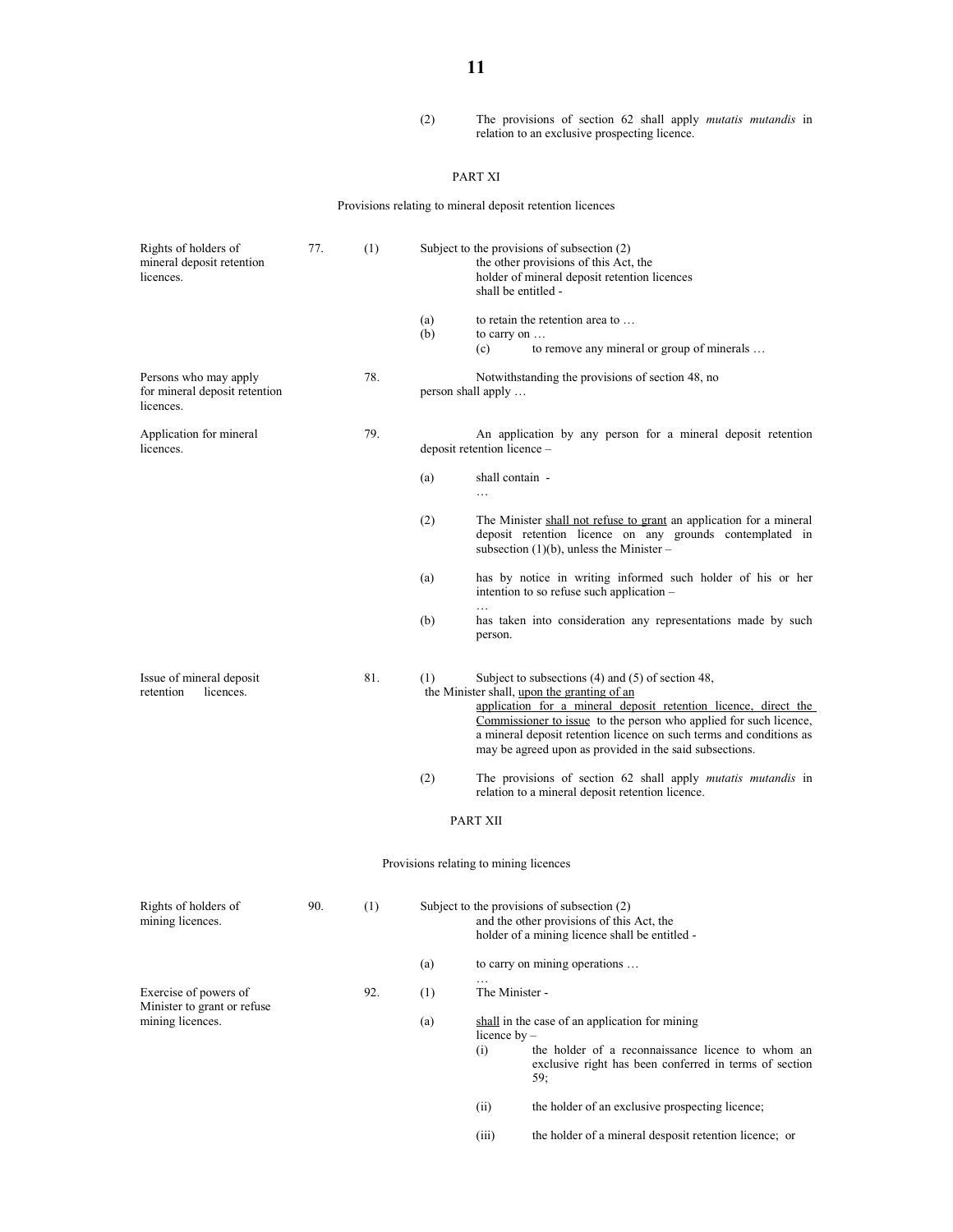|                          |     |     | the holder of a mining claim,<br>(iv)                                                                                                                                                                                                                                                                                                    |
|--------------------------|-----|-----|------------------------------------------------------------------------------------------------------------------------------------------------------------------------------------------------------------------------------------------------------------------------------------------------------------------------------------------|
|                          |     |     | subject to the provisions of subsections $(2)$ and $(4)$ of this section,<br>grant such application, if such application relates to an area of land<br>and a mineral or group of minerals to which such exclusive right or<br>mineral deposit retention licence or the claim area in question<br>relates:                                |
|                          |     | (b) | may, in the case of any other application for a mining licence,<br>subject to the provisions of sub-sections $(3)$ and $(4)$ of this section,<br>grant or refuse such application.                                                                                                                                                       |
|                          |     | (2) | Notwithstanding the provisions of subsection $(1)(a)$ , the Minister<br>shall not grant an application by an person for a mining licence –<br>.                                                                                                                                                                                          |
| Issue of mining licences | 93. | (1) | Subject to subsections $(4)$ and $(5)$ of section 48,<br>the Minister shall, upon the granting of an application for a mining<br>licence, direct the Commissioner to issue to the person who<br>applied for such licence, a mining licence on such terms and<br>conditions as may be agreed upon as provided in the said<br>subsections. |
|                          |     | (2) | The provisions of section 62 shall apply <i>mutatis mutandis</i> in<br>relation to a mining licence."                                                                                                                                                                                                                                    |

[21] That the interpretation of s59(1)(a) clamored for by the first and second respondents accords with the legislative intent is clear if one has regard to the above provisions and compare them with s59(1)(a)'s scheme, to wit:

#### "PART IX

#### Provisions relating to reconnaissance licences

| Rights of holders of<br>reconnaissance licences.           | 58. | (1) |                 | Subject to the provisions of this Act, a<br>reconnaissance licence shall authorize the holder of such licence -                                                                                                                                                                                                                                                    |
|------------------------------------------------------------|-----|-----|-----------------|--------------------------------------------------------------------------------------------------------------------------------------------------------------------------------------------------------------------------------------------------------------------------------------------------------------------------------------------------------------------|
|                                                            |     |     | (a)             | to carry on reconnaissance operations in the reconnaissance area                                                                                                                                                                                                                                                                                                   |
| Exclusive rights to carry<br>on reconnaissance operations. |     | 59. | (1)             | Subject to the provisions of subsection (2)<br>the Minister $\frac{may}{ay}$ , on application by –                                                                                                                                                                                                                                                                 |
|                                                            |     |     | (a)             | a person applying for a reconnaissance licence, grant to such<br>person a reconnaissance licence; or                                                                                                                                                                                                                                                               |
|                                                            |     |     | (b)             | the holder of a reconnaissance licence, cause an endorsement to be<br>made on such reconnaissance licence,                                                                                                                                                                                                                                                         |
| Applications for recon-<br>naissance licences.             |     | 60. | sance licence - | An application by any person for a reconnais-                                                                                                                                                                                                                                                                                                                      |
|                                                            |     |     | (a)             | shall contain -                                                                                                                                                                                                                                                                                                                                                    |
|                                                            |     | 62. | (1)             | Subject to subsections (4) and (5) of section 48,<br>the Minister shall upon the granting of an application for a<br>reconnaissance licence, direct the Commissioner to issue to the<br>person who applied for such reconnaissance licence, a<br>reconnaissance licence on such terms and conditions as my be<br>agreed upon as provided in the said subsections." |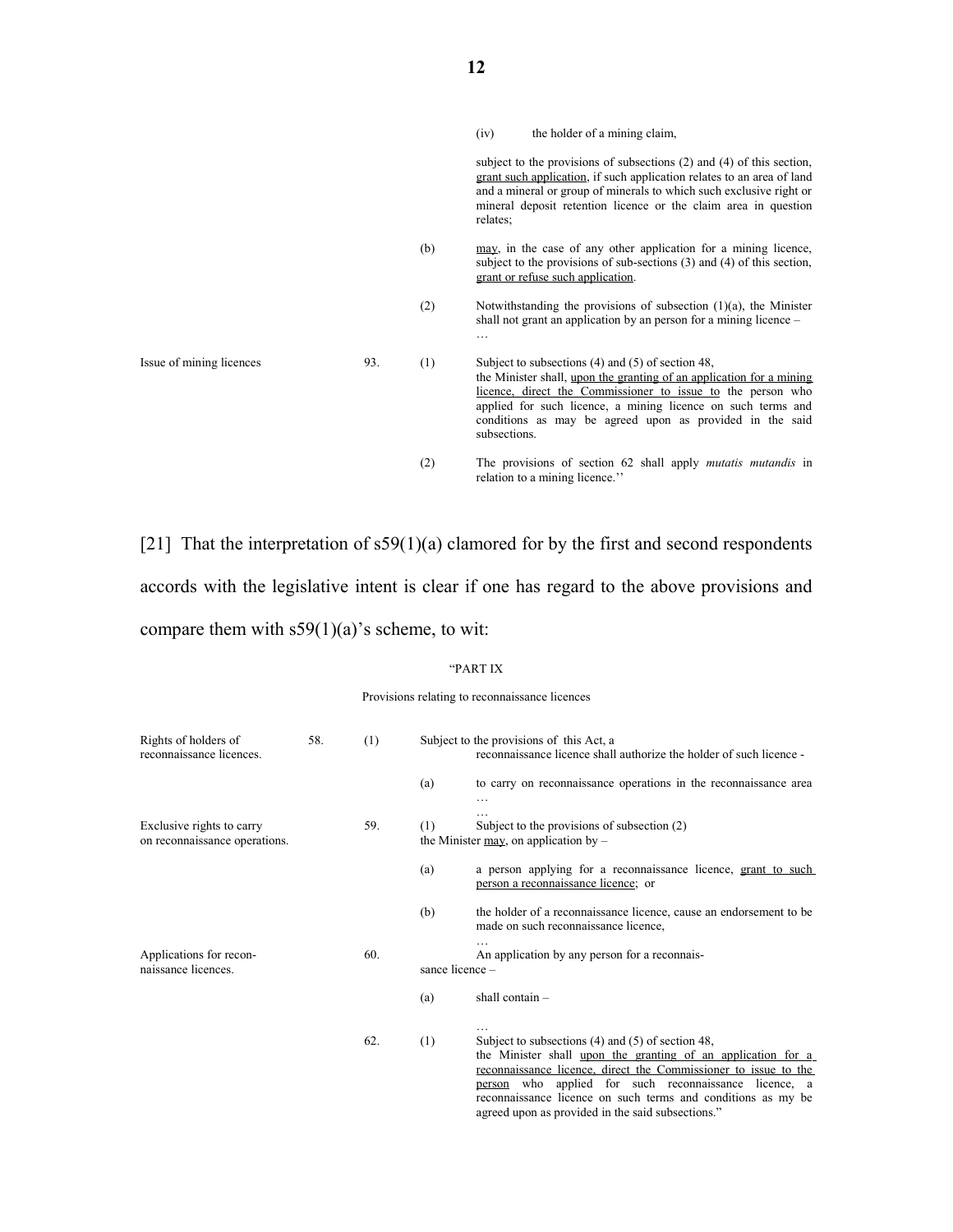[22] Thus, looking at the language of s59 (1) (a), the scheme and context of the Act overall, and reading the various provisions in relation to one another, the intention of the legislator becomes clear. Where, as here, the intention of the legislator is clear from placing the natural meaning on the words used in the Statute , the Court must give effect thereto and not place a forced construction thereon which has the effect of defeating the intention of the lawmaker.

[23] Why the draftsman chose the marginal note to s59 to read *"Exclusive rights to carry on reconnaissance operations"*, is a mystery. If ever there was any reason needed to justify the rule that a marginal note to a statutory provision is no safe guide in its interpretation, the present case provides it. Marginal notes are not regarded as part of the statute. (See: *Government of the Republic of Namibia and another v Cultura 2000 and another* 1994 (1) SA 407 (NmS) at 425G; 1993 NR 328 at 347 E-F .) As De Villiers AJA said in *Durban Corporation v Estate Whittaker* 1919 AD 195 at 201-2:

"Under out system of legislation they are not considered or passed by the legislature."

In *Chandler v DPP* [1964] AC 763, the House of Lords held that the marginal note *'Penalties for spying'* to s1 of the Official Secrets Act 1911, did not restrict the wide words of that section making it an offence for any person for any purpose prejudicial to the safety or the interests of the State to approach or be in the neighborhood of or enter any prohibited place. The offence, it was held, could be committed by political demonstrators who had no intention of spying. Lord Reid stated (at 789-90):

<sup>&</sup>quot;… in my view side notes cannot be used as an aid to construction. They are mere catchwords and I have never heard of it being supposed in recent times that an amendment to alter a side note could be proposed in either House of Parliament. Side notes in the original Bill are inserted by the draftsman … So side notes cannot be said to be enacted in the same sense as the long title or any part of the body of the Act."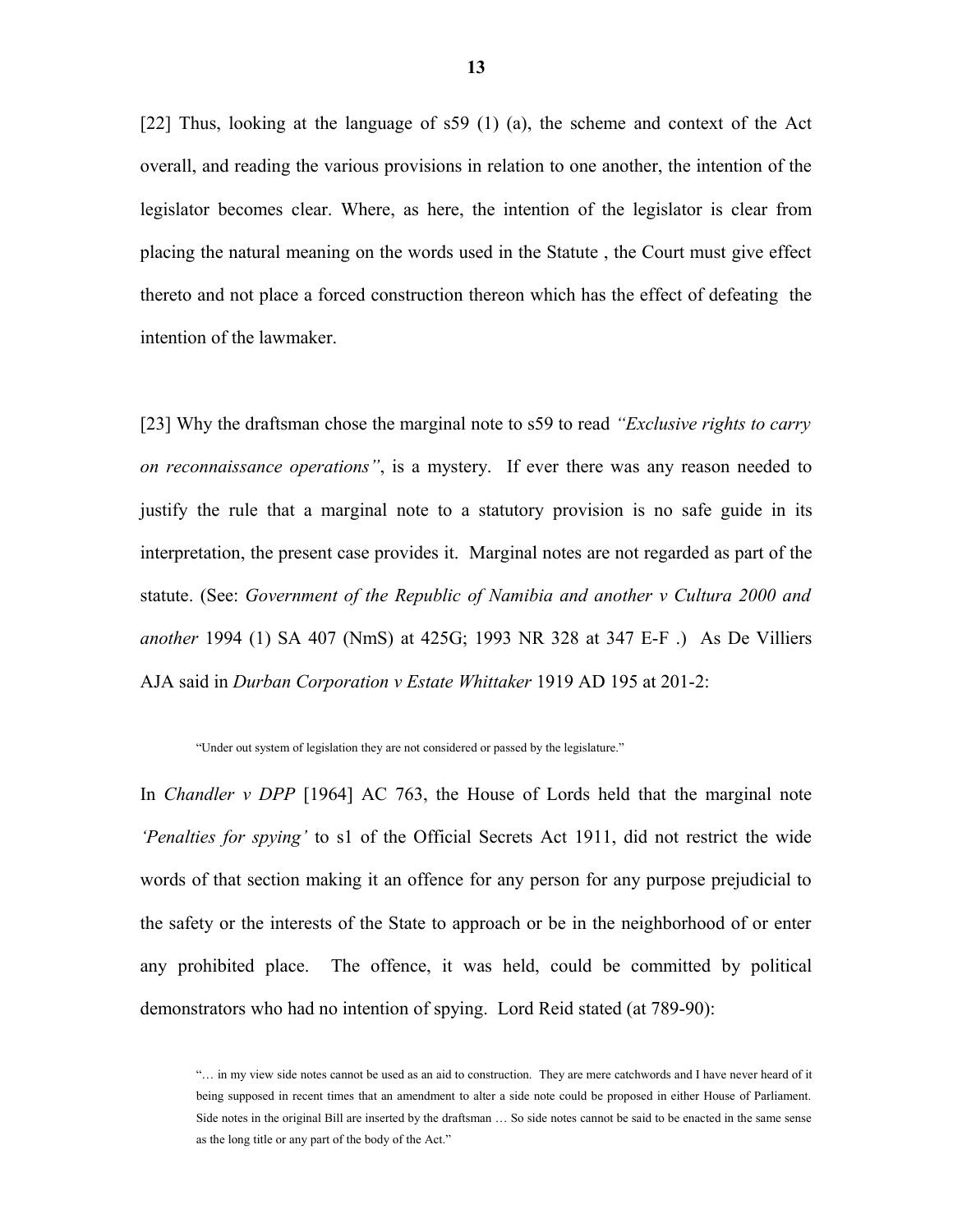(See also: *Union Government v Tonkin* 1918 AD 533 at 544; *Rose's Car Hire (Pty) Ltd v Grant* 1948 2 SA 466 (A) 474; *Rossouw v Sachs* 1964 (2) SA 551 AD at 561 , and *Cornelissen v Universal Caravan Sales (Pty) Ltd* 1971 (3) SA 158  $(A) 175A.$ 

[24] That the legislature intended to make a distinction between the granting of a reconnaissance licence, and the issuing of it, is reinforced by the '*definitions'* section in the Act which defines a *'reconnaissance licence'* as *'a licence issued under section 62 …'*. In my view, this demonstrates that no direction to issue a licence can be given and no licence can be issued under s62 (1), unless it was first granted under s59 (1) (a). On the other hand, a person who has been *'granted'* a licence by the Minister under s59 (1) (a), cannot enforce it until issued by the Mining Commissioner under s62 (1). (Compare the *regime* created by the definition 'n*on-exclusive prospecting licence'* under s21, read with s18 (3) of the Act.) Looking at the provisions I have referred to*,* one discerns a common thread and harmony in the Act's provisions which deal with the Minister's discretionary power to grant or refuse applications for various licences - which cannot be disturbed by using the marginal note to s59 to hold that the section only deals with exclusive reconnaissance licences. That would be usurping the function of the legislature and defeating the statutory intention which is, with respect, unambiguous.

[25] I come to the conclusion therefore that only the holder of a valid reconnaissance licence may apply for and be granted an endorsement of exclusive reconnaissance rights on a reconnaissance licence under  $s59(1)(b)$  of the Act. I also find that  $s59(1)(a)$  of the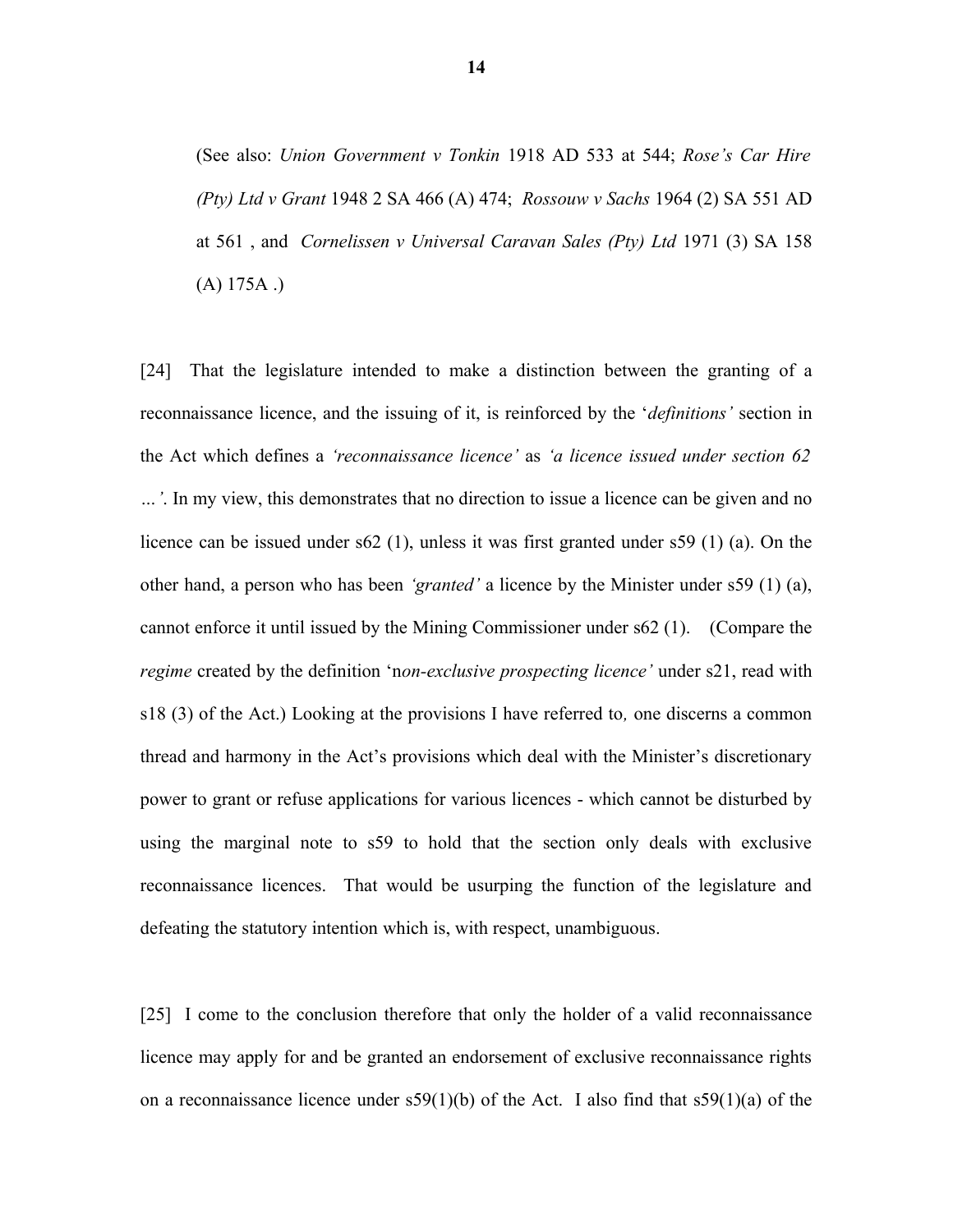Act contemplates the granting of an ordinary reconnaissance licence and that that provision cannot be relied upon by a person who is not a holder of a reconnaissance licence to apply for and be granted an exclusive reconnaissance licence.

### **Costs**

[26] As between the applicant and the second respondent, costs must follow the event. The position of the second respondent is somewhat different. The first respondent, the *Minister of Mines & Energy*, is the maker of the decision which is sought to be reviewed and set aside. The conduct of the first respondent and his officials is a source for concern. It is common cause that after the applicant submitted its application for ERL 79 on forms provided by the Ministry for the purpose, it took the Ministry 11½ months to inform the applicant that its application was not successful. The applicant, in writing, enquired about progress of the application on four different occasions. Not only did it not receive a reply to the queries, but the first respondent's officials did not advise it that its application was legally defective.

[27] The applicant was informed on 13 June 2006 that its application was unsuccessful. Immediately, the applicant asked for reasons and directed several reminders to first respondent for reasons. Those reasons were forthcoming only two months later (on 14 August 2006) after threats were made of litigation. Not only that, the reasons provided on 14 August 2006 made no mention whatsoever of the ground on which the first respondent has now successfully resisted the applicant's challenge to the first respondent's decision making, or the conceded ground pertaining to s59(1)(b). To crown it all, a raft of the reasons given in the letter of 14 August 2006 were admitted later to be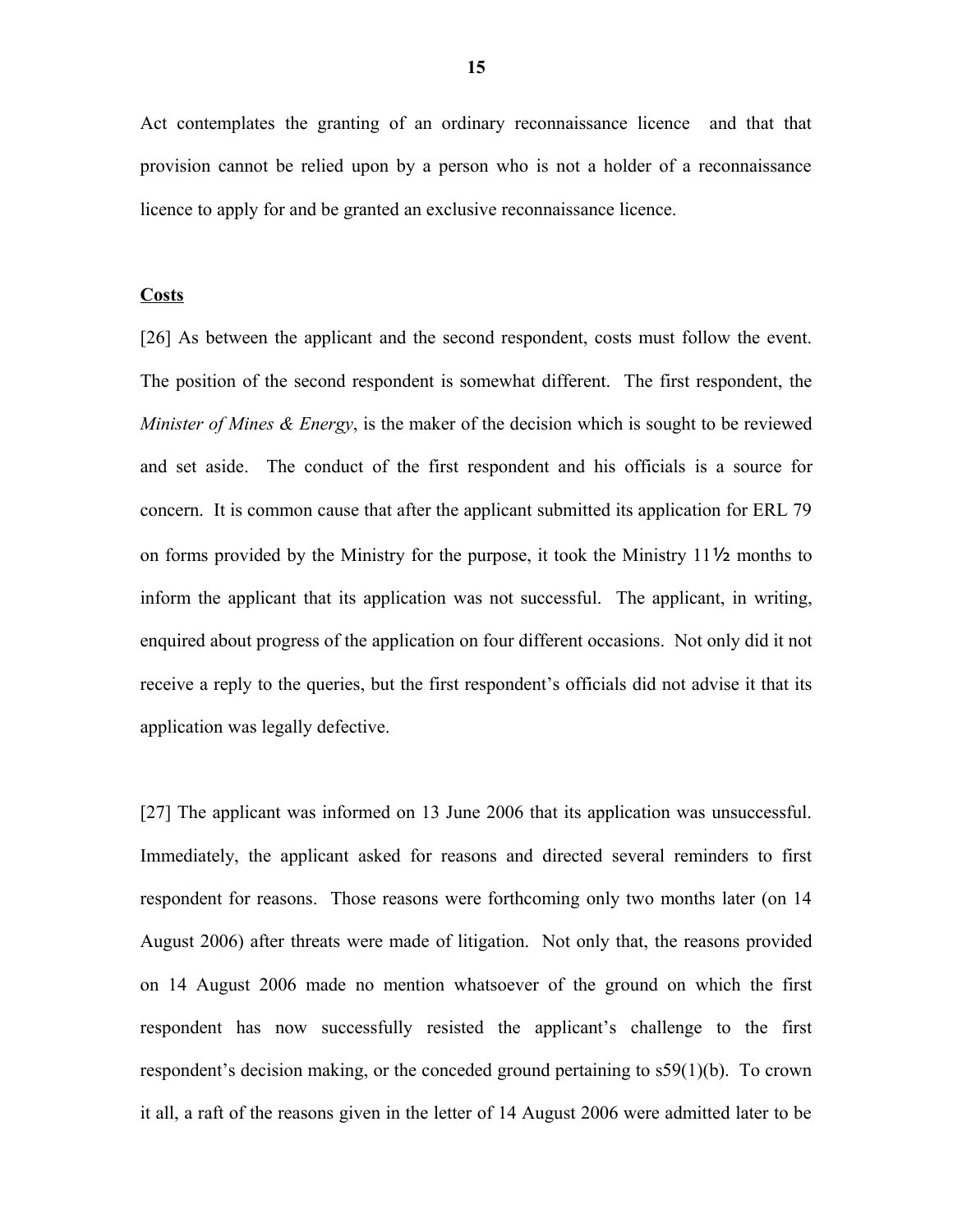*'inaccurate'*. The ground on which the first respondent now succeeds was raised for the first time in the first respondent's answering affidavit which was filed of record on 15 June 2007.

[28] Mr. Smuts asked me to have regard to this conduct of the first respondent which, in his submission, deserves censure by denying first respondent his costs up to the point when the decisive law point was raised.

[29] Apportionment of costs is a matter in the discretion of the Court but it must be done judicially. I have considered the matter carefully, including all the unexplained delays by the first respondent, shown in the papers, in handling the applicant's application for ERL 79, and the failure to provide reasons as soon as possible after they were asked for. It is also worthy of special mention that annexure JH14 (the Ministry's internal assessment sheet of ERL79 application) to the applicant's Hoffmann's affidavit shows that the officials of the first respondent who are responsible for the administration of the Act had actually made a positive recommendation of ERL 79 application to first respondent. All these factors, in the exercise of my discretion, are sufficient to deny the first respondent his costs up to the point when the decisive point was raised.

[30] The *first -principle* that a successful litigant should ordinarily get his costs is not lost on me, but it is important that a clear message is given that those who hold public office should in the conduct of public affairs act in a manner that is accountable and transparent. Denying the first respondent his costs up to the point when the decisive law point was raised is intended to mark disapproval of his and his official's conduct to the contrary. I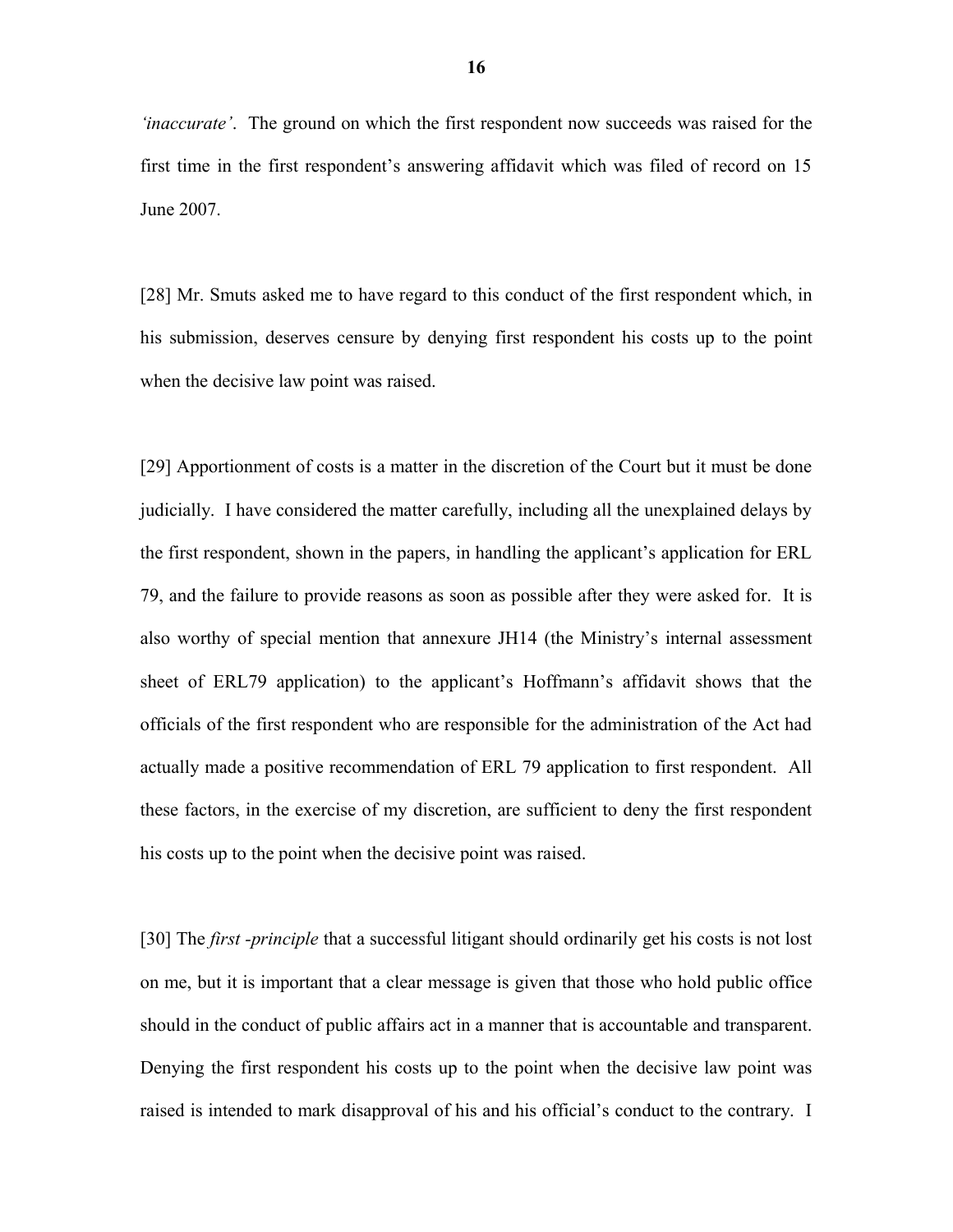am, however, not prepared to go beyond 15 June 2007 in denying applicant his costs because, had the applicant properly considered the law point after it was raised, the litigation should really have been discontinued. The first respondent is therefore entitled to his costs after 15 June 2007.

[31] In the result:

- (1) The application is dismissed;
- (2) with costs, in the case of second respondent including the costs of two instructed counsel;
- (3) with costs, in the case of first respondent including the costs of one instructed counsel but only from 15 June 2007 until the hearing of the matter.

**\_\_\_\_\_\_\_\_\_\_\_\_\_\_\_ DAMASEB, JP**

## **ON BEHALF OF THE APPLICANT: Mr D F Smuts SC**

Instructed By: Lorentz Angula Inc.